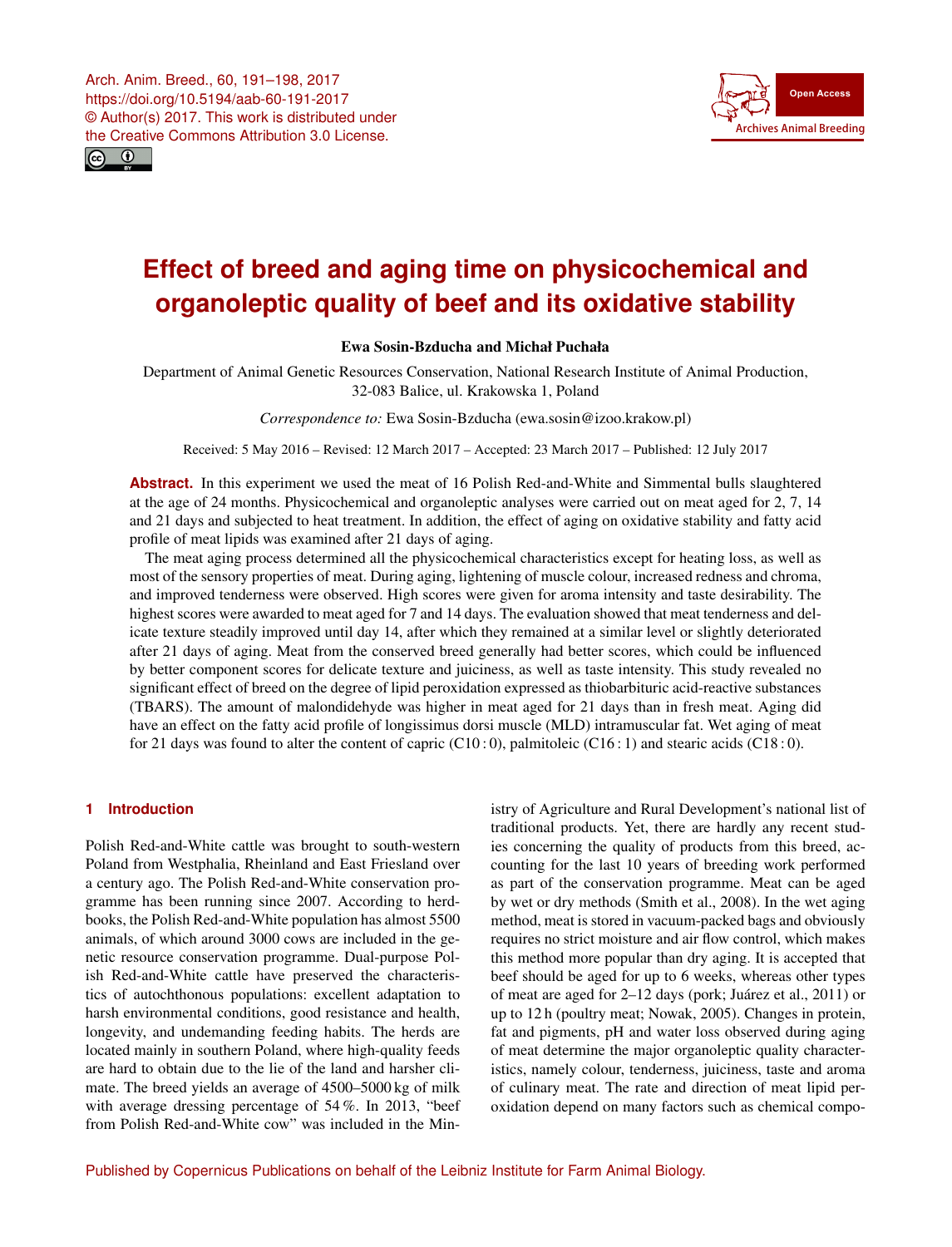sition (amount and type of lipids, water content), the presence of natural pro-oxidants and antioxidants in meat, and the technological processes and storage conditions (Belitz et al., 2004; Shah et al., 2014). During fat oxidation, unsaturated fatty acids are degraded to volatile short-chain oxidation products, which determine not only taste and aroma but also physicochemical characteristics, including colour and texture (Santos-Fandila et al., 2014; Resconi et al., 2013). The end products of peroxidation, such as malondialdehyde (MDA), may have mutagenic and carcinogenic effects (Ayala et al., 2014).

Between-breed differences may play a considerable role in determining the quality characteristics of aged beef. The differences in chemical composition, including the fatty acids of intramuscular fat, may have an effect on the other physicochemical and organoleptic characteristics of beef as well as on changes in its health-promoting value during storage or heat treatment.

The objective of the study was to determine the effect of aging on organoleptic and physicochemical characteristics of meat from two breeds of dual-purpose cattle.

## **2 Materials and methods**

The study was conducted at the Odrzechowa Ltd. Experimental Station of the National Research Institute of Animal Production. Bulls were housed, fed and treated according to Ordinance of Minister of Agriculture and Rural Development (2010). The test material used was meat from eight Polish Red-and-White (ZR) and eight Simmental (SM) bulls. Due to the conditions of the conservation programme, in terms of genotype the ZR bulls were in fact crossbreeds with a low percentage of Holstein-Friesian inheritance (from 9 to 25%). Bulls were fed maize silage and hay, or haylage supplemented with concentrate, about 2.0 kg per day (88.5 % DM, 0.96 UFV, 120 g PDIN, 108 g PDIE).<sup>1</sup> The concentrates fed to the bulls contained soybean meal, rapeseed cake, barley, wheat, triticale, ground limestone, and dicalcium phosphate. Rations were formulated to meet IZ-INRA (2009) requirements for weight gains of approx. 1000 g day−<sup>1</sup> . Animals were kept in breed groups in a freestall building on straw, and had constant access to water from automatic drinkers. The experiment terminated at 24 months of age when the bulls were slaughtered following 24 h withdrawal of feed. Animals were slaughtered in a commercial EU-licensed abattoir, stunned using a captive-bolt pistol. The samples of longissimus dorsi muscle (MLD) were collected from the right side of the carcass, cut into consistently sized pieces, weighed, vacuum-packed in plastic bags (polyamide / polyethylene:  $50 / 40$ ) and stored at  $4 °C$  until further analyses.

Physicochemical analysis of the meat was performed at 2, 7, 14 and 21 days of aging. pH of meat was measured with a penetrating electrode (Hanna Instruments FC232D) connected to a pH meter (Hanna Instruments HI 99163) after calibration with two buffers ( $pH = 4.01$  and  $pH = 7.01$ ). The pH meter automatically corrected pH values, taking into account muscle temperature. Meat colour was determined using the model CR-310 Minolta chroma meter fitted with a 50 mm orifice according to CIE-L\*a\*b\* system. Heating loss was determined when preparing the meat for sensory assessment according to Boccard et al. (1981). The maximum shear force ( $F_{\text{max}}$  expressed in N) was measured with a Warner– Bratzler V blade on a texture analyzer (model TA-XT2 plus, Stable Micro Systems, Godalming, Surrey, England). Meat samples were cut  $(1.5 \text{ mm s}^{-1}$  crosshead speed) into  $10 \text{ mm}^2$ cubes (minimum of five per sample) parallel to muscle fibre orientation. Results of shear force measurements were analysed using testXpert II software. Organoleptic analysis of the samples (i.e. colour, aroma, flavour, texture, juiciness and delicacy) was performed following heat treatment (oven roasting at 165 °C to an internal temperature of 70 °C). The sensory properties were evaluated by a panel of nine judges on a five-point scale (1 point – worst score; 5 points – best score) according to the procedures described by Baryłko-Pikielna and Matuszewska (2014).

To determine oxidative stability of the meat in response to aging, the fatty acid profile was compared in samples of fresh meat and in meat aged for 21 days, and the degree of fat peroxidation in meat was determined as thiobarbituric acid-reactive substances (TBARS) (milligrams of malonaldehyde per kilogram of meat). The composition of fatty acids was determined as described by Folch et al. (1957) as methyl esters in hexane by gas chromatography with a Shimadzu GC-2010 with a Rtx 2330 capillary column (105 m length  $\times$  0.32 mm  $\times$  0.2 µm), with an injection volume of 1.0 μL, a temperature programme of 60–240 °C, an injector temperature of 250 °C, a detector temperature of 250 °C, helium as the carrier gas, according to ISO 12966-2:2011, with slight modifications. The atherogenic index (AI) was calculated according to Ulbricht and Southgate (1991) based on the following equation:

$$
AI = (C12 : 0 + 4 \times C14 : 0 + C16 : 0) / (MUFA + PUFA).
$$

Statistical analysis was performed with Statistica ver. 12 software (2013). Single-factor analysis of variance with repeated measures was used. Scheffe's test was applied to determine differences between the means and also to identify homogeneous groups, which were later analysed using planned comparisons (contrast analysis). Two-factor analysis of variance was used to determine the effect of breed and aging time (2 and 21 days of aging) on the fatty acid profile of meat, and differences between the means were determined

<sup>&</sup>lt;sup>1</sup>DM: dry matter; UFV: unit for meat production; PDIN: protein truly digested in the small intestine when rumen available nitrogen is limiting microbial growth; PDIE: protein truly digested in the small intestine when rumen available energy is limiting microbial growth.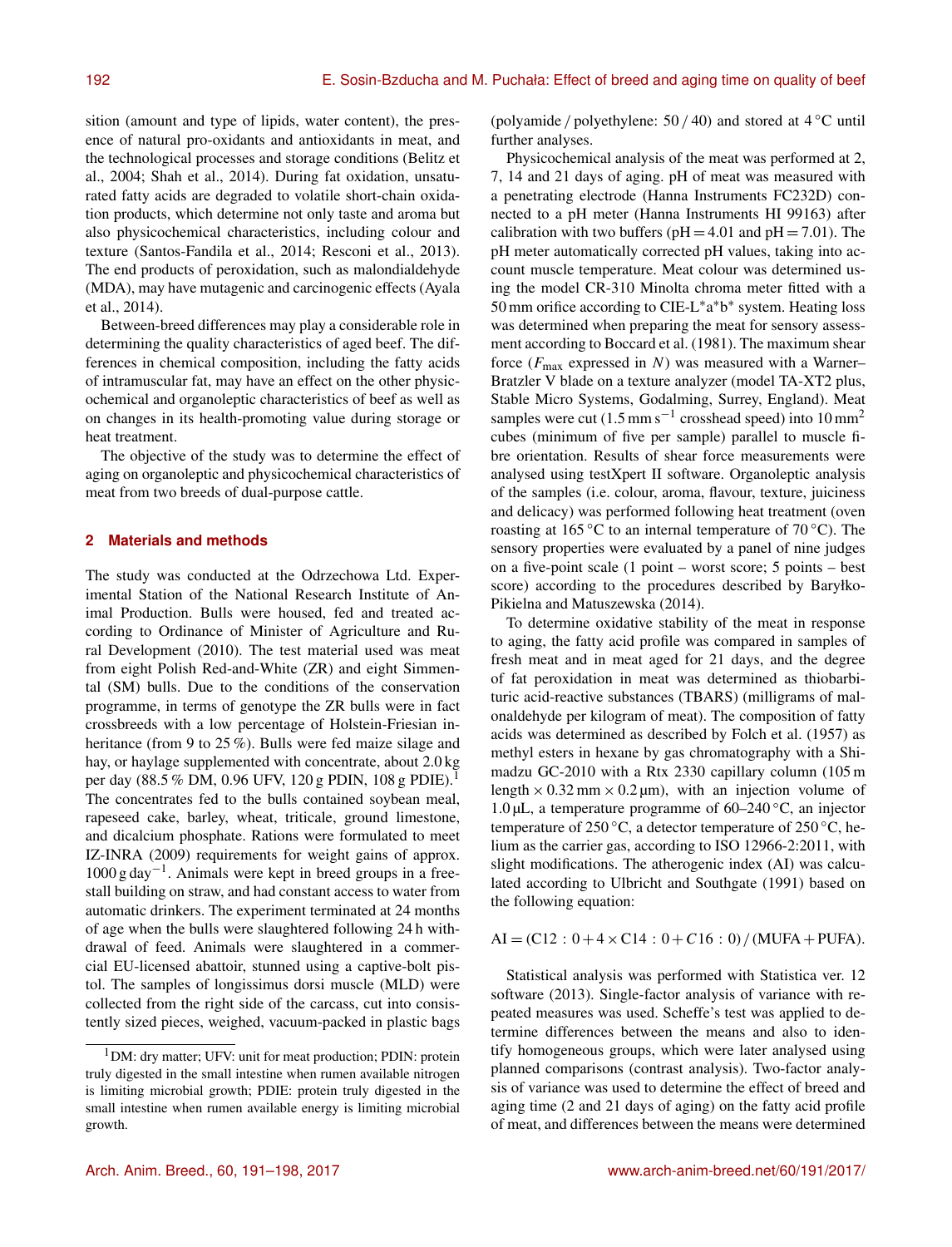with Duncan's test. The results were considered significant at  $P \le 0.05$  and highly significant at  $P \le 0.01$ .

### **3 Results and discussion**

## 3.1 Changes in the physicochemical properties of aged meat

Parameters such as yellowness  $(b^*)$  or chroma  $(C^*)$ , as well as instrumental tenderness measured as shear force, were affected during the aging process by the breed of the bulls. The meat from the Polish Red-and-White breed was characterized by more yellow colour (5.96 vs. 4.79) and distinctly higher chroma (21.93 vs. 21.06) compared to Simmental meat. The meat from the ZR breed was more tender than SM meat  $(69.28 \text{ vs. } 93.61 \text{ N})$ . The results obtained for colour lightness are lower than those reported for Italian Maremmana bulls slaughtered at 18 and 24 months of age (Sargentini et al., 2010; an average of 33.79 vs. 38.4 and 41.1, respectively). Unlike our study, Marino et al. (2014) noted no effect of breed on yellowness  $(b^*)$ . Simmental meat was characterized by higher shear force compared to meat from the Polish Red-and-White breed ( $P \le 0.05$ ). It is in line with the study of Litwinczuk et al. (2014), who observed higher shear force value for Simmental meat  $(97.7 N)$  than for meat of the native breed: Polish Red (92.2 N) and Polish Black-and-White  $(89.0 N)$ . Similar high shear force values (for the initial value SM 110.98  $N$ ) of Simmental meat were observed by Sochor et al. (2005).

The weight loss, meat colour lightness and redness of meat increased during the aging process, while pH and shear force decreased (Table 1). The loss in the meat sample weight increased linearly such that after 21 days of aging it exceeded 5 % regardless of the breed. The heating loss observed in our study was relatively high (35–41 %) and remained independent of aging time or breed of the bulls (Table 1). Niedźwiedź et al. (2012) noted lower values for heating loss (about 33 %) and, like in our study, found that meat aging time had no effect on this parameter. Kołczak et al. (2007) report that the capillary space becomes more permeable to water as a result of these changes and the changes in interactions between ions and proteins. Meat colour lightness  $(L^*)$  increased during aging of the meat regardless of the breed. Similar relationships during the aging of meat from Podolian and Friesian cattle and their crossbreeds were reported by Marino et al. (2014). In addition, they obtained similar results for redness  $(a^*)$ , which increased with aging time, although they observed greater variation in this parameter in the analysed breeds. As regards meat colour parameters, an interaction between breed and aging time was observed. With time, the meat of the ZR breed increased in yellowness, whereas SM meat decreased in yellowness. Chroma was relatively more stable for SM meat but increased with time in the meat of the ZR breed. Changes within proteins that occur during aging of meat also contribute to improved tenderness. The ongoing

process of meat aging changes muscle structure as a result of degradation of myofibrils, cytoskeletal proteins (Kołczak et al., 2003a, b) and intramuscular collagen (Purslow, 2005). Monsón et al. (2004), who analysed changes in tenderness of Holstein, Brown Swiss, Limousin and Blonde d'Aquitaine beef aged for up to 35 days, observed differences between the breeds only during the initial period (up to day 14 of aging). During the aging of meat, shear force was observed to decrease considerably between 1 and 7 days of aging, regardless of the breed. At later dates the observed differences between the breeds were smaller. Similar relationships were observed in our study, where the greatest differences occurred between the conserved and Simmental breeds up to 14 days of aging, after which the analysed parameter became gradually uniform.

Niedźwiedź et al. (2012) found no changes in pH in response to aging for 14 days, while Marino et al. (2014) observed no changes when aging the meat for up to 21 days. The changes that we observed in pH during aging of the meat may indicate that postmortem glycolysis took an abnormal course. The pH value has an effect on the other physicochemical properties of meat, including its colour. Marino et al. (2014) observed the colour of longissimus dorsi muscle to lighten as the pH value decreased during 21-day aging of meat from Podolian cattle.

### 3.2 Changes in sensory properties of aged meat

Breed had no discernible effect on sensory properties of the beef, although according to the sensory panel the meat from the Polish Red-and-White breed was characterized by slightly greater taste intensity, juiciness and delicate texture, receiving better overall score (3.82 vs. 3.47;  $P = 0.09$ ) (Table 2). The differences observed between the breeds could result from intramuscular fat content, for the meat of ZR bulls was characterized by higher fat content compared to the meat of SM bulls (1.99 % vs. 1.5 %), although the differences were not significant. Fat, particularly intramuscular fat, largely determines meat taste, making beef juicy and delicate while also improving its aroma (Litwinczuk and Litwinczuk, 1998). The olfactory–gustatory sensations could also be influenced by the higher content of polyunsaturated fatty acids in the Simmental breed, which are more susceptible to lipid peroxidation (Table 3). As a result of changes, unsaturated fatty acids can yield several products such as ketones, aldehydes, alcohols and acids, which may improve the taste and aroma of meat; however, intense fatty acid metabolism generates secondary lipid peroxidation products and leads to unfavourable changes in taste and aroma (i.e. development of rancidity) (Campo et al., 2006; Scollan et al., 2014).

The visual assessment of meat colour involved analysis of its lightness. The sensory scores for colour were confirmed by instrumental measurements, where lightness parameter L also increased with aging time. The greatest differences were observed between 2 and 21 days of aging ( $P \le 0.01$ ). Like-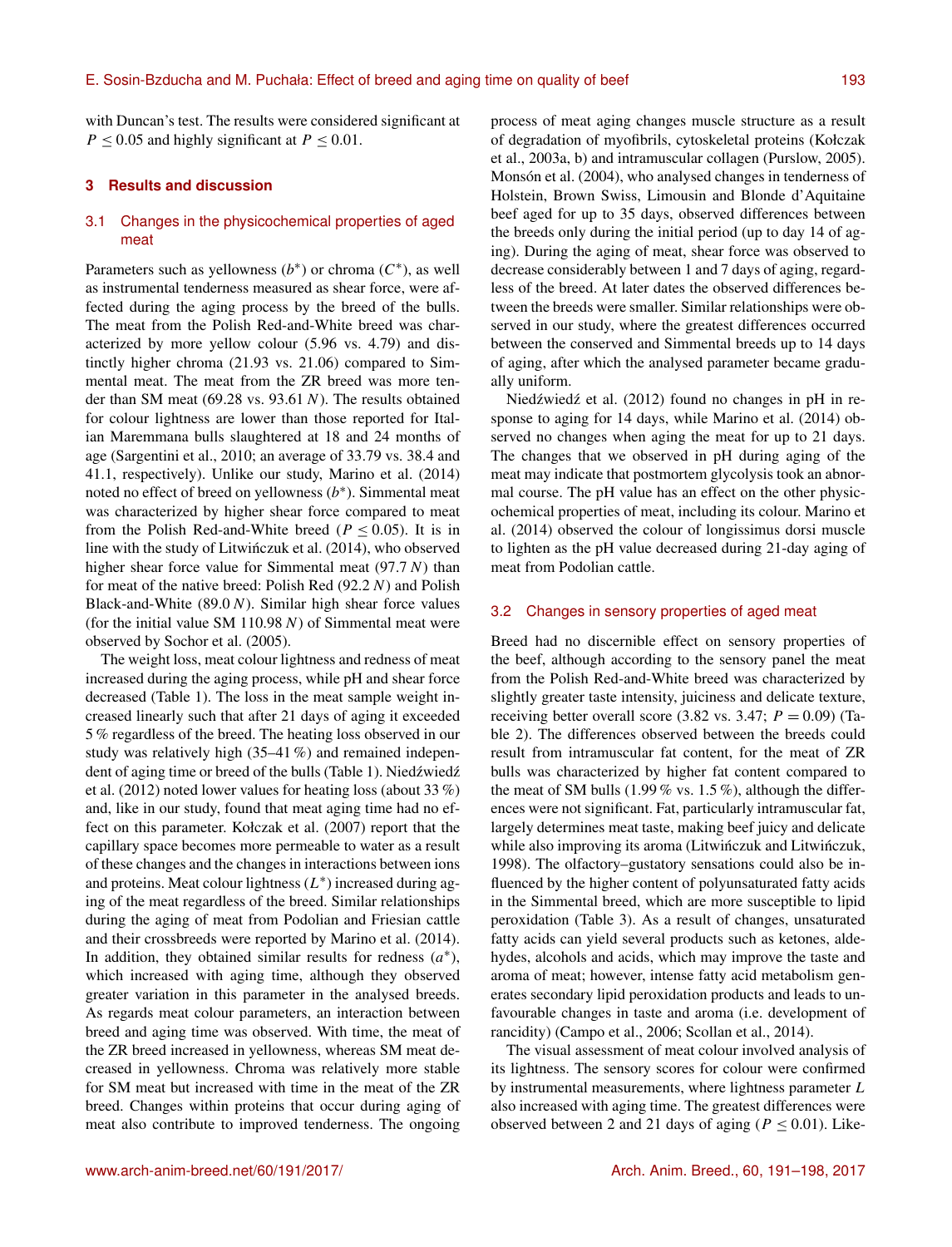| Item                              | Meat aging time (days)   |        |              |              | <b>Breed</b>       | $\boldsymbol{P}$<br>Aging time – contrast |              |                              |                    |                    |                 |             |                 |              |
|-----------------------------------|--------------------------|--------|--------------|--------------|--------------------|-------------------------------------------|--------------|------------------------------|--------------------|--------------------|-----------------|-------------|-----------------|--------------|
|                                   | $\overline{c}$           | $\tau$ | 14           | 21           |                    | Aging<br>time                             | <b>Breed</b> | Aging time<br>$\times$ breed | 2 vs. 7,<br>14, 21 | 2, 7 vs.<br>14, 21 | 2 vs.<br>$21\,$ | 7 vs.<br>14 | 7 vs.<br>$21\,$ | 14 vs.<br>21 |
| Weight loss during aging, %       |                          |        |              |              |                    |                                           |              |                              |                    |                    |                 |             |                 |              |
| $\overline{x}$                    | $\overline{\phantom{0}}$ | 2.36   | 3.22         | 5.52         |                    |                                           |              |                              |                    |                    |                 | ns          | $\leq 0.01$     | $\leq 0.01$  |
| ZR                                | $\overline{\phantom{0}}$ | 2.08   | 3.41         | 5.16         | 3.55               | $\leq 0.01$                               | 0.55         | 0.54                         |                    |                    |                 |             |                 |              |
| SM                                | $\overline{\phantom{0}}$ | 2.63   | 3.02         | 5.87         | 3.84               |                                           |              |                              |                    |                    |                 |             |                 |              |
| Heating loss, %                   |                          |        |              |              |                    |                                           |              |                              |                    |                    |                 |             |                 |              |
| $\overline{x}$                    | 36.6                     | 38.85  | 38.75        | 39.75        |                    |                                           |              |                              | ns                 | ns                 | ns              | ns          | ns              | ns           |
| ${\ensuremath{\mathbf{ZR}}}$      | 35.1                     | 39.6   | 38.4         | 38.0         | 37.78              | 0.3                                       | 0.19         | 0.18                         |                    |                    |                 |             |                 |              |
| SM                                | 38.1                     | 38.1   | 39.1         | 41.5         | 39.2               |                                           |              |                              |                    |                    |                 |             |                 |              |
| pH                                |                          |        |              |              |                    |                                           |              |                              |                    |                    |                 |             |                 |              |
| $\overline{x}$                    | 5.99                     | 5.82   | 5.77         | 5.72         |                    |                                           |              |                              | $\leq 0.01$        | $\leq 0.01$        | $\leq 0.01$     | $\leq 0.01$ | $\leq 0.01$     | 0.04         |
| ZR                                | 5.99                     | 5.84   | 5.74         | 5.74         | 5.83               | $\leq 0.01$                               | 0.65         | 0.46                         |                    |                    |                 |             |                 |              |
| SM                                | 5.98                     | 5.8    | 5.79         | 5.69         | 5.82               |                                           |              |                              |                    |                    |                 |             |                 |              |
| Colour $L^\ast$                   |                          |        |              |              |                    |                                           |              |                              |                    |                    |                 |             |                 |              |
| $\overline{x}$                    | 33.75                    | 33.65  | 35.2         | 35.65        |                    |                                           |              |                              | 0.02               | $\leq 0.01$        | $\leq 0.01$     | 0.02        | 0.02            | $\bf ns$     |
| ${\ensuremath{\mathbf{ZR}}}$      | 33.4                     | 33.1   | 35.4         | 36.2         | 34.53              | $\leq 0.02$                               | 0.92         | 0.24                         |                    |                    |                 |             |                 |              |
| SM                                | 34.1                     | 34.2   | 35.0         | 35.1         | 34.6               |                                           |              |                              |                    |                    |                 |             |                 |              |
| $a^*$                             |                          |        |              |              |                    |                                           |              |                              |                    |                    |                 |             |                 |              |
| $\overline{x}$                    | 19.85                    | 20.9   | 21.3         | 21.1         |                    |                                           |              |                              | $\leq 0.01$        | $\leq 0.01$        | $\leq 0.01$     | ns          | ns              | ns           |
| ZR<br>SM                          | 19.7                     | 20.9   | 22.1<br>20.5 | 21.7<br>20.5 | 21.1               | $\leq 0.01$                               | 0.14         | 0.02                         |                    |                    |                 |             |                 |              |
|                                   | 20.0                     | 20.9   |              |              | 20.48              |                                           |              |                              |                    |                    |                 |             |                 |              |
| $b^*$                             |                          |        |              |              |                    |                                           |              |                              |                    |                    |                 |             |                 |              |
| $\overline{x}$                    | 5.32                     | 4.87   | 5.66         | 5.66         |                    |                                           |              |                              | ns                 | ns                 | ns              | $\bf ns$    | ns              | $\rm ns$     |
| ${\ensuremath{\mathbf{ZR}}}$      | 5.40                     | 5.08   | 6.85         | 6.5          | 5.96 <sup>A</sup>  | 0.1                                       | $\leq 0.01$  | $\leq 0.01$                  |                    |                    |                 |             |                 |              |
| SM                                | 5.24                     | 4.66   | 4.46         | 4.81         | 4.79 <sup>B</sup>  |                                           |              |                              |                    |                    |                 |             |                 |              |
| $C^*$                             |                          |        |              |              |                    |                                           |              |                              |                    |                    |                 |             |                 |              |
| $\overline{x}$                    | 20.58                    | 21.43  | 22.11        | 21.87        |                    |                                           |              |                              | $\leq 0.01$        | $\leq 0.01$        | $\leq 0.01$     | $\bf ns$    | ns              | $\rm ns$     |
| ${\ensuremath{\mathbf{ZR}}}$      | 20.44                    | 21.46  | 23.18        | 22.64        | $21.93^{A}$        | 0.07                                      | $\leq 0.01$  | $\leq 0.01$                  |                    |                    |                 |             |                 |              |
| SM                                | 20.71                    | 21.39  | 21.03        | 21.09        | $21.06^{B}$        |                                           |              |                              |                    |                    |                 |             |                 |              |
| Shear force, N                    |                          |        |              |              |                    |                                           |              |                              |                    |                    |                 |             |                 |              |
| $\overline{x}$                    | 111.2                    | 77.87  | 74.95        | 61.75        |                    |                                           |              |                              | $\leq 0.01$        | $\leq 0.01$        | $\leq 0.01$     | $\bf ns$    | 0.05            | 0.07         |
| $\ensuremath{\mathsf{ZR}}\xspace$ | 99.3                     | 63.0   | 62.0         | 52.8         | 69.28 <sup>a</sup> | $\leq 0.01$                               | 0.02         | 0.81                         |                    |                    |                 |             |                 |              |
| SM                                | 123.1                    | 92.74  | 87.9         | 70.7         | $93.61^{b}$        |                                           |              |                              |                    |                    |                 |             |                 |              |

**Table 1.** Effect of breed on physicochemical characteristics of meat during aging.

ZR – Polish Red-and-White breed; SM – Simmental breed; L <sup>∗</sup> – colour lightness, a <sup>∗</sup> – redness, b <sup>∗</sup> – yellowness; C <sup>∗</sup> – chroma. Values in rows with different letters are significantly different: a, b  $p \le 0.05$  and <sup>A, B</sup>  $p \le 0.01$ ; ns: non-significant.

wise, in the study of Vitale et al. (2014), visual assessment revealed a negative effect of longer storage periods (14 and 21 days) on meat colour stability.

Sensory analysis revealed that most of the characteristics improved up to 14 days of aging regardless of the breed, whereas some of the parameters such as taste intensity and desirability deteriorated after 21 days of the aging process.

### 3.3 Oxidative stability of fat in aged meat

Our study found no significant effect of breed on the degree of lipid peroxidation expressed as TBARS (Table 3). The amount of malondialdehyde was higher in meat aged for 21 days compared to fresh meat ( $P \le 0.01$ ). The increased rate of meat lipid peroxidation after 14–15 days of wet aging was observed in the Podolian breed by Cifuni et al. (2004) and in Limousin crossbreeds by Popova et al. (2009). Similar results were obtained by Wen (2013) for the Brown Swiss meat after a 21-day aging period. Insauti et al. (1999) reported that meat with higher pigment content is more susceptible to oxidative processes, while McKenna et al. (2005) associate meat lipid peroxidation directly with the oxidation of muscle pigments. Ongoing lipid peroxidation made the colour of meat more red and yellow during the aging pro-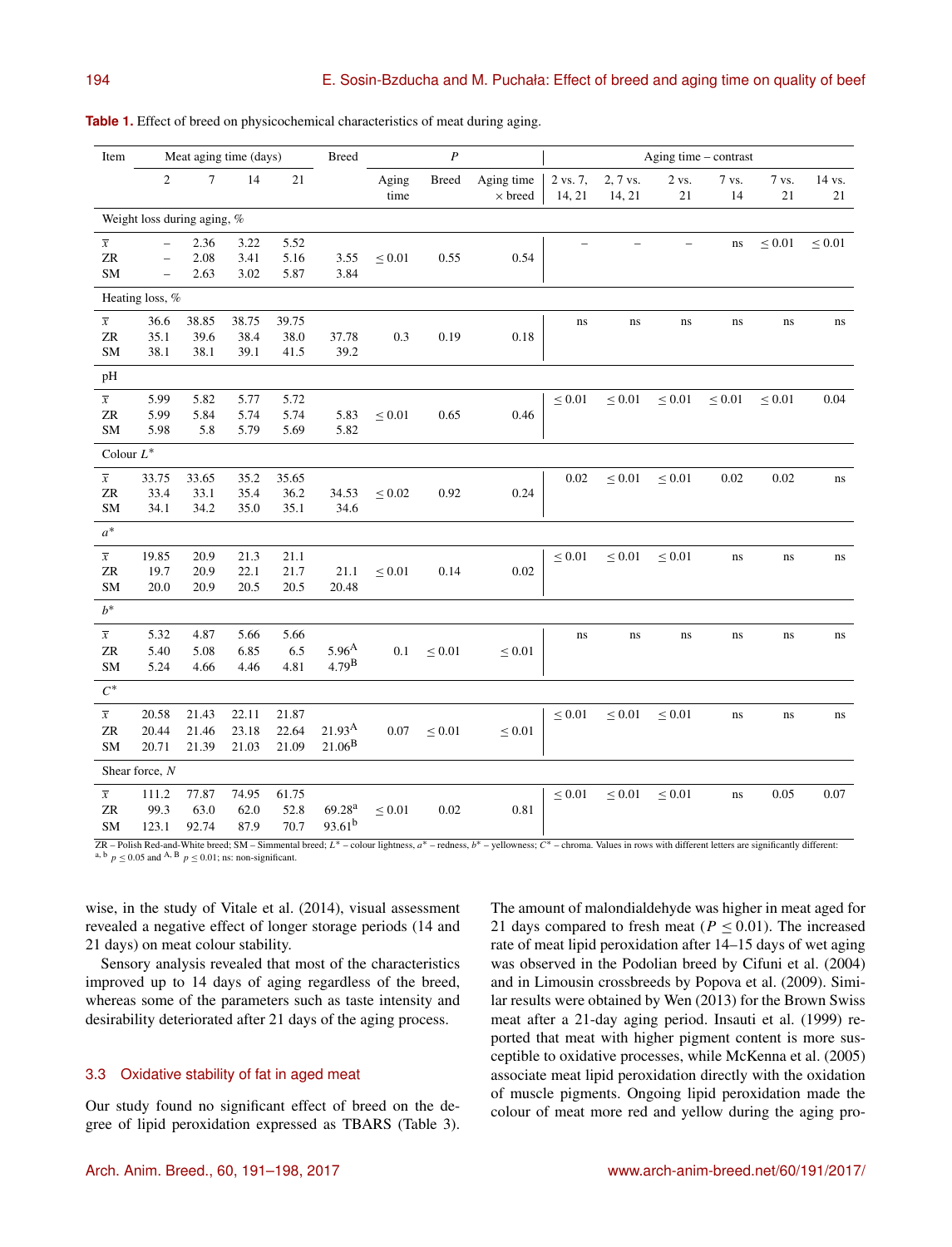## E. Sosin-Bzducha and M. Puchała: Effect of breed and aging time on quality of beef 195

|                                    | Meat aging time (days) |                      |                      |                      | <b>Breed</b> |               | $\boldsymbol{P}$ |                              | Aging time - contrast |                    |             |             |              |
|------------------------------------|------------------------|----------------------|----------------------|----------------------|--------------|---------------|------------------|------------------------------|-----------------------|--------------------|-------------|-------------|--------------|
|                                    | $\overline{2}$         | $\boldsymbol{7}$     | 14                   | 21                   |              | Aging<br>time | <b>Breed</b>     | Aging time<br>$\times$ breed | 2 vs. 7,<br>14, 21    | 2, 7 vs.<br>14, 21 | 2 vs.<br>21 | 7 vs.<br>14 | 14 vs.<br>21 |
| Colour                             |                        |                      |                      |                      |              |               |                  |                              |                       |                    |             |             |              |
| $\overline{x}$<br>${\sf ZR}$<br>SM | 4.41<br>4.67<br>4.14   | 4.11<br>4.19<br>4.02 | 3.94<br>4.05<br>3.83 | 3.9<br>3.83<br>3.97  | 4.19<br>3.99 | $\leq 0.01$   | 0.28             | 0.12                         | $\leq 0.01$           | 0.02               | $\leq 0.01$ | ns          | ns           |
| Aroma intensity                    |                        |                      |                      |                      |              |               |                  |                              |                       |                    |             |             |              |
| $\overline{x}$<br>${\sf ZR}$<br>SM | 3.63<br>3.56<br>3.69   | 3.82<br>3.88<br>3.76 | 3.93<br>4.1<br>3.76  | 3.71<br>3.86<br>3.55 | 3.85<br>3.69 | 0.2           | 0.5              | 0.35                         | ns                    | ns                 | ns          | ns          | ns           |
|                                    | Aroma desirability     |                      |                      |                      |              |               |                  |                              |                       |                    |             |             |              |
| $\overline{x}$<br>ZR<br>${\rm SM}$ | 4.13<br>4.29<br>3.96   | 3.8<br>3.96<br>4.06  | 4.1<br>4.22<br>3.97  | 4.11<br>4.29<br>3.92 | 4.19<br>3.98 | 0.9           | 0.22             | 0.47                         | ns                    | ns                 | ns          | ns          | ns           |
| Taste intensity                    |                        |                      |                      |                      |              |               |                  |                              |                       |                    |             |             |              |
| $\overline{x}$<br>${\sf ZR}$<br>SM | 3.65<br>3.77<br>3.52   | 3.76<br>3.89<br>3.63 | 3.86<br>4.05<br>3.67 | 3.44<br>3.9<br>2.98  | 3.9<br>3.45  | 0.37          | 0.11             | 0.48                         | ns                    | ns                 | ns          | ns          | ns           |
|                                    | Taste desirability     |                      |                      |                      |              |               |                  |                              |                       |                    |             |             |              |
| $\overline{x}$<br>ZR<br>SM         | 3.66<br>3.79<br>3.52   | 3.91<br>4.23<br>3.59 | 4.05<br>4.01<br>4.08 | 3.41<br>3.89<br>2.92 | 3.98<br>3.53 | 0.12          | 0.22             | 0.26                         | ns                    | ns                 | ns          | ns          | ns           |
|                                    | Texture - tenderness   |                      |                      |                      |              |               |                  |                              |                       |                    |             |             |              |
| $\overline{x}$<br>ZR<br>SM         | 2.6<br>2.55<br>2.65    | 2.99<br>3.11<br>2.86 | 3.56<br>3.74<br>3.38 | 3.43<br>3.76<br>3.09 | 3.29<br>3.0  | 0.01          | 0.19             | 0.4                          | $\leq 0.01$           | 0.03               | 0.02        | ns          | ns           |
| Juiciness                          |                        |                      |                      |                      |              |               |                  |                              |                       |                    |             |             |              |
| $\overline{x}$<br>${\sf ZR}$<br>SM | 3.43<br>3.76<br>3.1    | 3.09<br>3.18<br>3.0  | 3.6<br>3.86<br>3.33  | 3.45<br>3.72<br>3.18 | 3.63<br>3.15 | 0.31          | 0.05             | 0.81                         | ns                    | ns                 | ns          | ns          | ns           |
| Delicacy                           |                        |                      |                      |                      |              |               |                  |                              |                       |                    |             |             |              |
| $\overline{x}$<br>ZR<br>SM         | 2.82<br>2.9<br>2.73    | 3.0<br>3.23<br>2.76  | 3.51<br>3.64<br>3.37 | 3.52<br>4.0<br>3.03  | 3.44<br>2.97 | 0.03          | 0.11             | 0.42                         | 0.03                  | 0.07               | 0.09        | 0.06        | ns           |
| Overall score                      |                        |                      |                      |                      |              |               |                  |                              |                       |                    |             |             |              |
| $\overline{x}$<br>ZR<br>${\rm SM}$ | 3.53<br>3.65<br>3.41   | 3.59<br>3.72<br>3.46 | 3.82<br>3.96<br>3.67 | 3.63<br>3.93<br>3.33 | 3.82<br>3.47 | 0.42          | 0.09             | 0.69                         | ns                    | ns                 | ns          | ns          | ns           |

**Table 2.** Effect of breed on organoleptic characteristics of meat during aging.

ZR – Polish Red-and-White breed; SM – Simmental breed; evaluation scale: 1 point – worst score, 5 points – best score; n = 8 per each aging time. ns: non-significant.

cess. The increases in TBARS and  $a^*$  and  $b^*$  parameters of meat were also observed by Domaradzki (2014).

The fat of SM bulls was characterized by a lower content of saturated fatty acids (SFAs), a higher content of polyunsaturated fatty acids (PUFAs), and a lower, more favourable atherogenic index (AI). In the Simmental breed, Laborde et al. (2001) observed higher activity of  $\Delta$ -9 desaturase catalysing the transformation of *trans*-vaccenic acid (C18 : 1,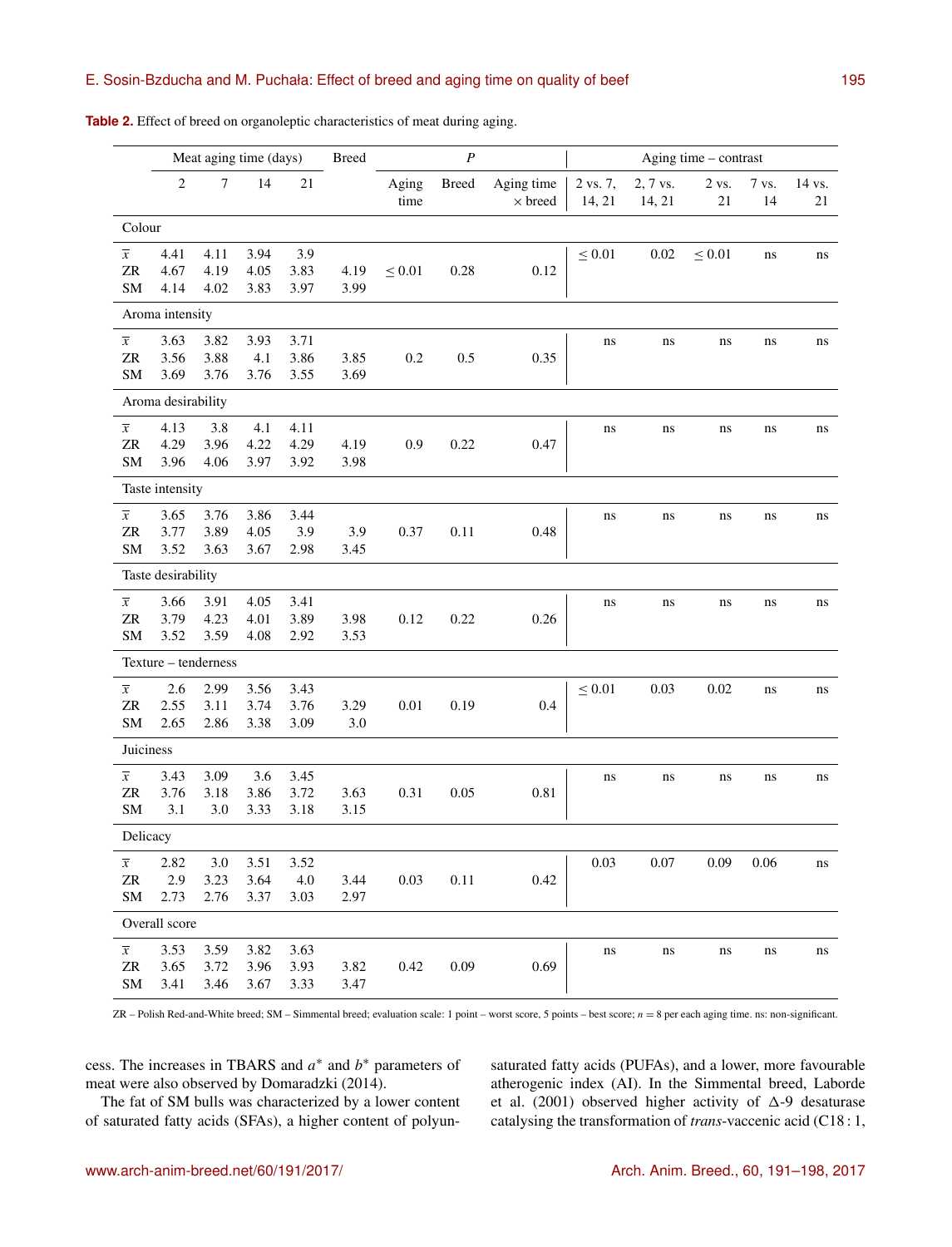| Item                    | <b>Breed</b>       |                    | Aging time        |                   |            |              |             |                           |
|-------------------------|--------------------|--------------------|-------------------|-------------------|------------|--------------|-------------|---------------------------|
|                         | ZR                 | SM                 | 2 days            | 21 days           | <b>SEM</b> | <b>Breed</b> | Aging time  | Breed $\times$ aging time |
| TBARS, mg MDA $kg^{-1}$ | 0.4                | 0.43               | 0.36              | 0.47              | 0.02       | 0.55         | $\leq 0.01$ | 0.11                      |
| C10:0                   | 0.17 <sup>a</sup>  | 0.04 <sup>b</sup>  | 0.04 <sup>a</sup> | 0.17 <sup>b</sup> | 0.03       | 0.04         | 0.03        | 0.02                      |
| C12:0                   | 0.27               | 0.18               | 0.17              | 0.28              | 0.04       | 0.19         | 0.13        | 0.13                      |
| C14:0                   | 2.0 <sup>A</sup>   | 1.09 <sup>B</sup>  | 1.6               | 1.49              | 0.15       | $\leq 0.01$  | 0.66        | 0.51                      |
| C16:0                   | $26.3^{A}$         | $16.18^{B}$        | 21.31             | 21.18             | 1.54       | ${}_{0.01}$  | 0.96        | 0.26                      |
| C16:1                   | 2.67               | 2.12               | 2.02 <sup>a</sup> | $2.76^{b}$        | 0.18       | 0.11         | 0.04        | 0.92                      |
| C18:0                   | 18.51 <sup>a</sup> | $21.14^{b}$        | $21.56^{A}$       | $18.09^{\rm B}$   | 0.75       | 0.05         | $\leq 0.01$ | 0.22                      |
| C18:1                   | 32.99              | 30.25              | 32.0              | 31.25             | 1.23       | 0.3          | 0.77        | 0.88                      |
| $C18:2n-6$              | 10.00              | 14.22              | 10.98             | 13.24             | 1.18       | 0.08         | 0.34        | 0.98                      |
| $C18:3n-3$              | 1.71               | 2.2                | 1.92              | 1.98              | 0.13       | 0.06         | 0.83        | 0.35                      |
| C20:0                   | 0.1 <sup>A</sup>   | $0.2^{\rm B}$      | 0.16              | 0.14              | 0.01       | $\leq 0.01$  | 0.35        | 0.95                      |
| $C20:4n-6$              | $4.21^{A}$         | $10.59^{B}$        | 6.85              | 7.94              | 1.31       | 0.01         | 0.65        | 0.52                      |
| C22:0                   | 0.28               | 0.46               | 0.35              | 0.38              | 0.05       | 0.11         | 0.78        | 0.52                      |
| C22:1                   | 0.08               | 0.01               | 0.01              | 0.08              | 0.03       | 0.34         | 0.37        | 0.3                       |
| $C20:5n-3$              | $0.43^{\rm a}$     | $1.03^{b}$         | 0.7               | 0.76              | 0.13       | 0.02         | 0.82        | 0.57                      |
| $C22:6n-3$              | 0.03 <sup>a</sup>  | 0.00 <sup>b</sup>  | 0.01              | 0.02              | 0.00       | 0.02         | 0.7         | 0.7                       |
| CLA $c-9$ , $t-11$      | 0.19               | 0.27               | 0.24              | 0.22              | 0.02       | 0.13         | 0.6         | 0.81                      |
| CLA $c$ -9, $c$ -11     | 0.03               | 0.00               | 0.02              | 0.006             | 0.00       | 0.08         | 0.28        | 0.27                      |
| CLA $t-9, t-11$         | 0.02               | 0.03               | 0.03 <sup>a</sup> | 0.02 <sup>b</sup> | 0.00       | 0.08         | 0.04        | 0.77                      |
| <b>CLA</b>              | 0.24               | 0.3                | 0.3               | 0.24              | 0.02       | 0.28         | 0.28        | 0.96                      |
| <b>SFA</b>              | $47.65^{\text{A}}$ | $39.29^{\rm B}$    | 45.2              | 41.74             | 1.65       | $\leq 0.01$  | 0.25        | 0.65                      |
| <b>UFA</b>              | $52.35^{\rm A}$    | $60.71^{B}$        | 54.8              | 58.26             | 1.65       | $\leq 0.01$  | 0.25        | 0.65                      |
| <b>MUFA</b>             | 35.73              | 32.39              | 34.04             | 34.08             | 1.37       | 0.25         | 0.99        | 0.86                      |
| <b>PUFA</b>             | 16.62 <sup>a</sup> | 28.32 <sup>b</sup> | 20.76             | 24.18             | 2.51       | 0.02         | 0.47        | 0.67                      |
| $n-6$                   | 14.21 <sup>a</sup> | $24.8^{b}$         | 17.83             | 21.18             | 2.31       | 0.02         | 0.44        | 0.71                      |
| $n-3$                   | 2.16 <sup>a</sup>  | $3.22^{b}$         | 2.64              | 2.75              | 0.23       | 0.02         | 0.78        | 0.39                      |
| $n-6/n-3$               | 6.68               | 7.32               | 6.6               | 7.4               | 0.32       | 0.33         | 0.22        | 0.73                      |
| AI <sup>1</sup>         | $0.68^{A}$         | $0.36^{B}$         | 0.54              | 0.5               | 0.05       | $\leq 0.01$  | 0.59        | 0.43                      |

**Table 3.** Effect of breed and meat aging time on fatty acid profile of longissimus dorsi muscle fat and TBARS.

ZR – Polish Red-and-White breed; SM – Simmental breed; values in rows with different letters are significantly different: a, b  $p \le 0.05$ , A, B  $p \le 0.01$ ; <sup>1</sup> Atherogenic index (C12 :  $0 + 4 \times C14$  :  $0 + C16$  : 0) / (MUFA + PUFA).

n-7) to CLA, as well as higher MUFA content. Scollan et al. (2006) reported that the content of SFAs and MUFAs increase faster than the content of PUFAs with increasing fatness and thus the relative proportion of PUFAs and the P : S ratio decrease. The atherogenic index was higher ( $P \le 0.01$ ) in the meat of the Polish Red-and-White compared to the Simmental breed (0.68 vs. 0.36), which was due to the higher content of saturated fatty acids C12 : 0, C14 : 0, C16 : 0 and the markedly lower PUFA percentage.

Aging time had an effect on the fatty acid profile of MLD intramuscular fat (Table 3). The wet aging of meat for 21 days caused changes in the content of capric  $(C10:0,$  $P = 0.03$ ), palmitoleic (C16 : 1,  $P = 0.04$ ) and stearic acids (C18 : 0,  $P \le 0.01$ ) and CLAt9t11 ( $P = 0.04$ ). No statistically significant differences in the content of the other fatty acids were noticed, but the observed directions of changes in different groups of acids were consistent with the findings of Wen (2013). The proportion of unsaturated fatty acids (UFAs), in particular  $n-6$  and  $n-3$  polyenoic fatty acids

(PUFAs), increased. During heat treatment, unsaturated fatty acids are transformed to volatile aromatic compounds of the aldehyde and alkane group. Wen (2013) reports (citing Evans et al., 1969) that autooxidation of unsaturated fatty acids such as linoleic acid (C18 : 1) generates hydroperoxide, which in turn increases the alkane (mainly pentane) production efficiency during heat treatment. Our organoleptic analysis of roasted meat demonstrated no differences in aroma desirability and intensity between meat aged for 2 days and meat aged for 21 days (Table 2).

## **4 Conclusions**

Breed and meat aging time were found to have a positive effect on physicochemical properties of the meat, including improved tenderness. The meat from the conserved breed was more tender and, from a sensory assessment, had a more delicate texture and higher juiciness and taste intensity than Simmental meat. Meat tenderness increased up to 14 days of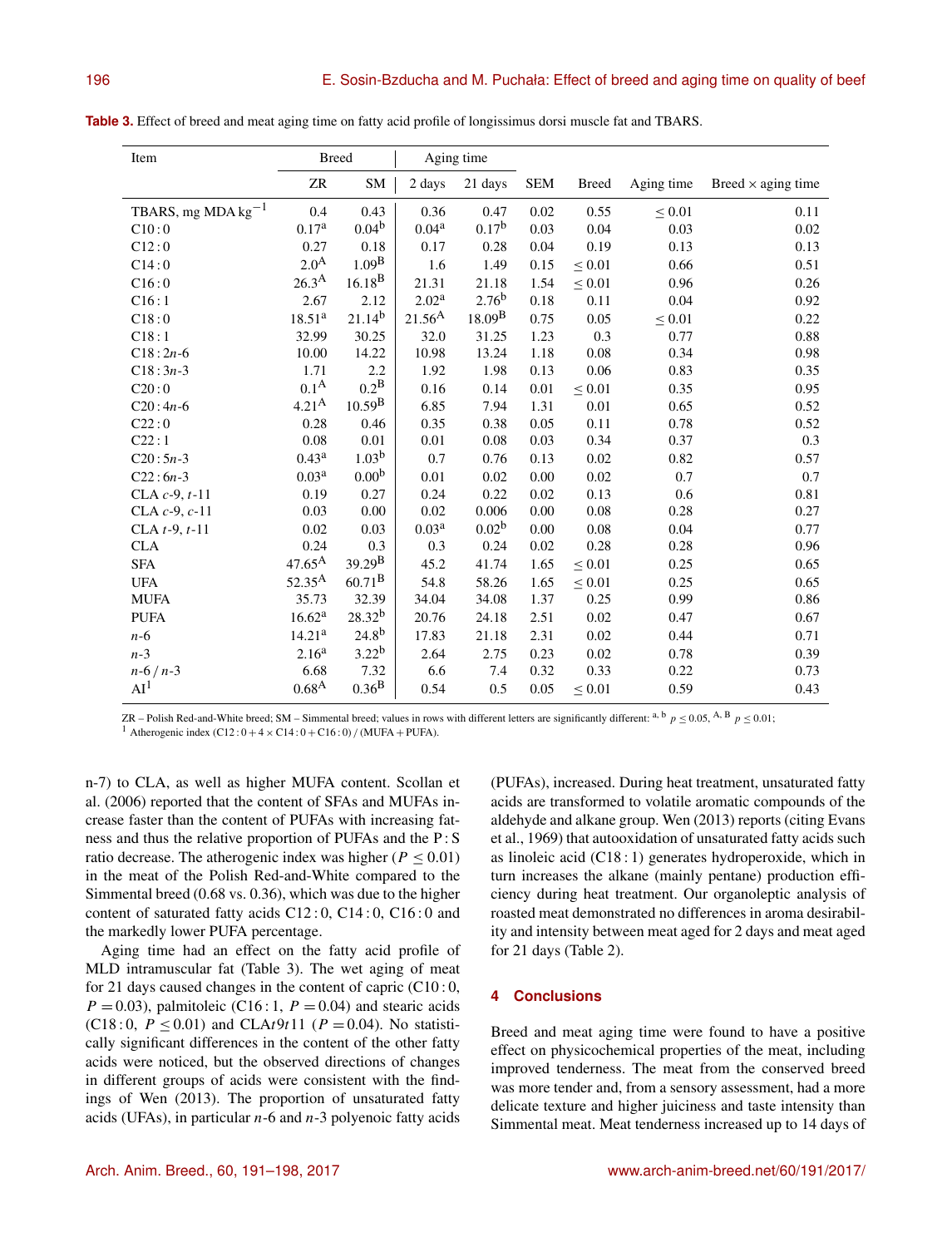### E. Sosin-Bzducha and M. Puchała: Effect of breed and aging time on quality of beef 197

aging regardless of the breed, but for the meat from the conserved breed, 7-day aging was optimal because tenderness had considerably improved while colour stability was maintained. The wet aging of the meat was accompanied by the peroxidation of meat lipids, as indicated by higher TBARS and changes in the fatty acid profile, but there were no differences between the breeds.

**Data availability.** The original data are available upon request to the corresponding author.

**Competing interests.** The authors declare that they have no conflict of interest.

**Acknowledgements.** Financed by NRIAP statutory research no. 03-3.02.1. We thank Aleksander Miejski from Odrzechowa Ltd. for technical support.

Edited by: S. Maak Reviewed by: two anonymous referees

#### **References**

- Ayala, A., Muñoz, M. F., and Argűellos, S.: Lipid peroxidation: Production, metabolism, and signalling mechanism of malandialdehyde and 4-hydroxy-2-nonenal, Oxidative Med. Cell Longevity, 360438, 31 pp., 2014.
- Baryłko-Pikielna, N. and Matuszewska, I.: Sensory testing of food, Fundamentals, Applications, 2nd Edn., Scientific Publishing PTTZ, Kraków 375 pp., 2014 (in Polish).
- Belitz, H. D., Grosch, W., and Schieberle, P.: Food Chem, 3rd revised Edn., Springer-Verlag, Berlin Heidelberg, 1070 pp., 2004.
- Boccard, R., Buchter, L., Casteels, E., Cosentino, E., Dransfield, E., Hood, D. E., Joseph, R. L., McDougall, D. B., Rhodes, D. N., Schön, I., Timbergen, B. J., and Touraille, C.: Procedures for measuring meat quality characteristics in beef production experiments, Report of a Working Group in the Commission of the European Communities (CEC) beef production research programme, Livest. Prod. Sci., 8, 385–397, 1981.
- Campo, M. M., Nute, G. R., Hughes, S. I., Enser, M., Wood, J. D., and Richardson, R. I.: Flavour perception of oxidation in beef, Meat Sci., 72, 303–311, 2006.
- Cifuni, G. F., Napolitano, F., Riviezzi, A. M., Braghieri, A., and Girolami A.: Fatty acid profile, cholesterol content and tenderness of meat from Podolian young bulls, Meat Sci., 67, 289–297, 2004.
- Domaradzki, P.: Changes in the physicochemical properties of skeletal muscles from four slaughter cattle categories during 12 days of aging under vacuum, Rocz. Nauk. PTZ, 10, 125–140, 2014 (in Polish).
- Evans, C. D., List, G. R., Hoffmann, R. L., and Moser, H. A.: Edible oil quality as measured by thermal release of pentane, J. Amer. Oil Chem. Soc., 46, 501–508, 1969.
- Folch, J., Lees, M., and Sloane-Stanley, G. H.: A simple method for the isolation and purification of total lipids from animal tissues, J. Biol. Chem., 226, 497–509, 1957.
- Insauti, K., Beriain, M. J., Purroy, A., Alberti, P., Lizaso, L., and Hernandez, B.: Colour stability of beef from different Spanish native cattle breeds stored under vacuum and modified atmosphere, Meat Sci., 53, 241–249, 1999.
- IZ-INRA: Standards for Cattle, Sheep and Goat Nutrition, National Research, Institute of Animal Production, Kraków, IZ – PIB Kraków, 2009 (in Polish).
- Juárez, M., Caine, W. R., Dugan, M. E. R., Hidiroglou, N., and Larsen, I. L.: Effects of dry-ageing on pork quality characteristics in different genotypes, Meat Sci., 88, 117–121, 2011.
- Kołczak, T., Pospiech, E., Palka, K., and Łącki, J.: Changes of myofibrillar and centrifugal drip proteins and shear force of *psoas major* and *minor* and *semitendendinosus* muscles from calves, heifers and cows during post-mortem ageing, Meat Sci., 64, 69– 75, 2003a.
- Kołczak, T., Pospiech, E., Palka, K., and Łącki, J.: Changes in structure of *psoas major* and *minor* and *semitendinosus* muscles of calves, heifers and cows during post-mortem ageing, Meat Sci., 64, 77–83, 2003b.
- Kołczak, T., Krzysztoforski, K., and Palka K.: The effect of postmortem ageing and heating on water retention in bovine muscles, Meat Sci., 75, 655–660, 2007.
- Laborde, F. L., Mandell, J. N., Tosh, J. J., Wilton, J. W., and Buchman-Smith, J. G.: Breed effects on growth performance, carcass characteristics, fatty acid composition, and palatability attributes in finishing steers, J. Anim. Sci., 79, 355–365, 2001.
- Litwińczuk, A. and Litwińczuk, Z.: Genetic and feeding opportunities of controlling the sloughter value and meat quality in cattle, in: Stan aktualny i perspektywy rozwoju wybranych dziedzin produkcji żywności i pasz. Przemysłpaszowy szansą poprawy jakości surowców zwierzęcych, edited by: Warchlewski, J. R., Poznań, Poland, Polish Society of Food Technology Publishing, 1998 (in Polish).
- Litwińczuk, Z., Florek, M., Domaradzki, P., and Żółkiewski, P.: Physicochemical properties of meat from young bulls of 3 native breeds: Polish Red, White-backed and Polish Black and White, as well as of Simmental and Polish Holstein-Fresian breeds,  $\dot{Z}Y$ -WNOŚĆ, Nauka, Technologia, Jakość, 5, 53–62, 2014 (in Polish).
- Marino, R., Albenzio, M., della Malva, A., Caroprese, M., Santillo, A., and Sevi, A.: Changes in meat quality traits and sarcoplasmic proteins during aging in three different cattle breeds, Meat Sci., 98, 178–186, 2014.
- McKenna, D. R., Mies, P. D., Baird, B. E., Pfeiffer, K. D., Ellebracht, J. W., and Savell, J. W.: Biochemical and physical factors affecting discoloration characteristics of 19 bovine muscles, Meat Sci., 70, 665–682, 2005.
- Monsón, F., Sanudo, C., and Sierra I.: Influence of breed and ageing time on textural meat quality, Meat. Sci., 68, 595–602, 2004.
- Niedźwiedź, J., Ostoja, H., and Cierach, M.: Texture of *longissimus thoracis et lumborum* muscles from beef cattle crossbreeds subjected to wet aging, Acta Agrophysica, 19, 631–640, 2012 (in Polish).
- Nowak, M.: The role of calpains in the meat tenderization process, Żywność, Nauka, Technologia, Jakość, 1, 5–17, 2005 (in Polish).